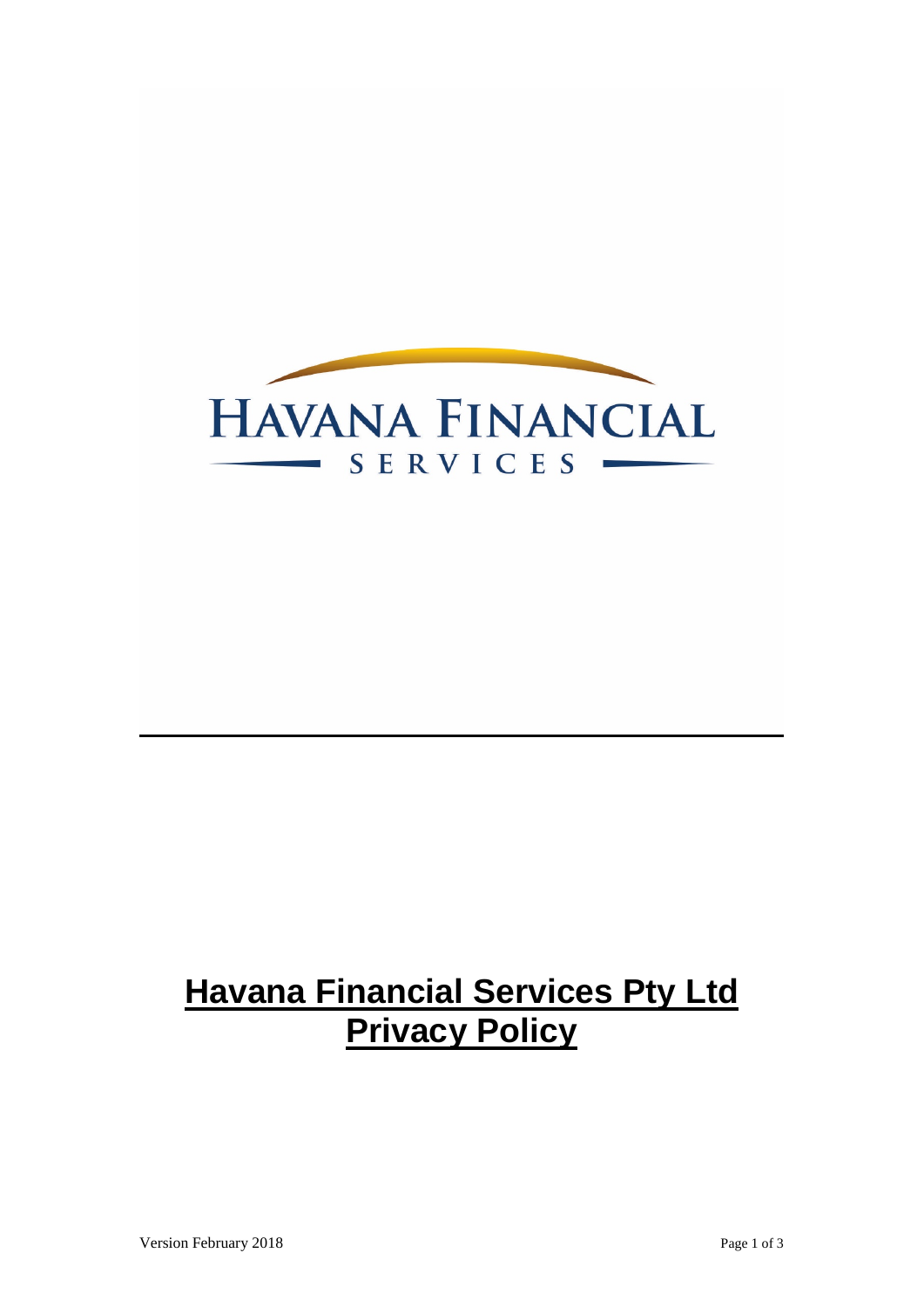The privacy of your personal information is important to us at Havana Financial Services Pty Ltd. In addition to complying with existing laws that govern confidential information that you provide to us, we to are also required to comply with the Australian Privacy Principles. We will always seek to comply with the Australian Privacy Principles as well as other applicable laws surrounding your personal information.

This privacy policy will explain how we manage your personal information, what sort of personal information we hold and for what purposes. As well as how we collect, hold, use and disclose that information.

# **Collecting Your Personal Information**

Your personal information will be collected and held by Havana Financial Services Pty Ltd who is The holder of Australian Financial Services Licensee 500435, for the purposes of:

- managing our relationship with you; or
- contacting you about products and services in which you may be interested.

To enable Havana Financial Services to provide you with service that is required, we need to obtain and hold personal information about you. This includes:

- your name, contact details and date of birth;
- Authorised Representative details.
- employment details and history;
- any other information that we consider necessary.

The personal information collected may include sensitive information such as memberships of professional or trade associations.

If it is reasonable and practicable we will only collect your personal information from you. Generally your personal information will be collected when you meet with a Havana Financial Services representative in person, over the telephone or with written material. We may need to collect personal information from third parties, such as your accountant.

# **How We Hold Your Personal Information**

Your personal information will be held in client files or on a computer database

We will seek to ensure that we take reasonable steps to ensure that the personal information that we hold is protected from unauthorised access. Some of the measures that we have adopted are having facilities for the secure storage of personal information, having secure offices and access controls for our computer systems.

For any personal information that we no longer need we will also take reasonable steps to destroy or permanently de-identify.

# **Using and Disclosing Your Personal Information**

Your personal information may be disclosed for purposes related to the provision of the financial Service you receive. The types of service providers that may be provided with your personal information are:

- your representatives or service providers such as your accountant, solicitor, tax agent, stockbroker or bank;
- organisations involved in a business restructure or a transfer of all or part of the assets of our business or the due diligence procedures prior to any such sale or transfer;
- government authorities and other organisations when required by law; and
- organisations that you have consented to your personal information being disclosed to.

Your personal information may also be used in connection with such purposes.